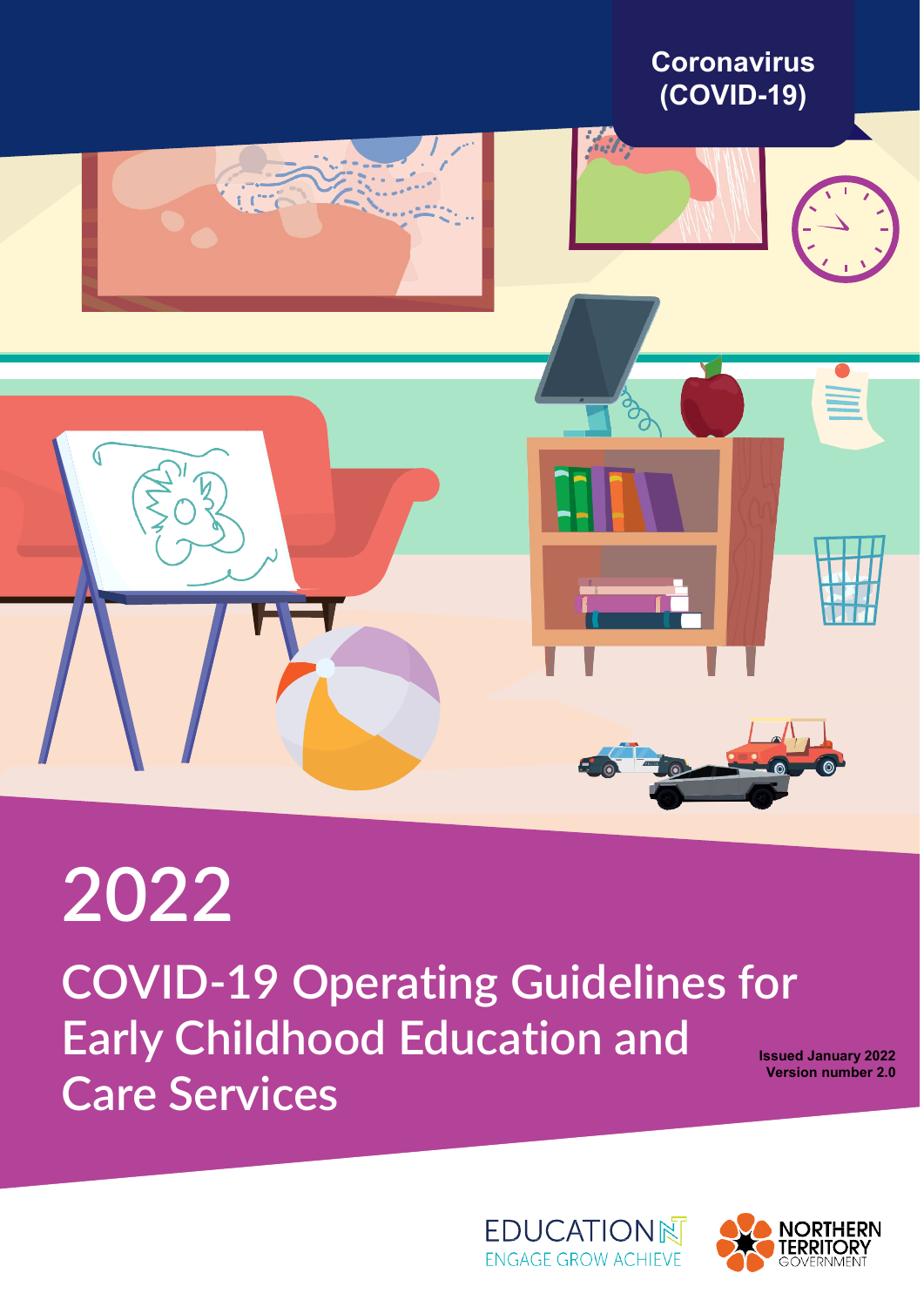| Document title         | COVID-19 Operating Guidelines for Early Childhood Education and Care<br>Services |  |
|------------------------|----------------------------------------------------------------------------------|--|
| <b>Contact details</b> | Department of Education                                                          |  |
| Approved by            | Agnes McGrath                                                                    |  |
| Date approved          | January 2022                                                                     |  |
| <b>Document review</b> | At least annually or as required for legislative updates                         |  |
| <b>TRM</b> number      | 50:D22:3469                                                                      |  |

| <b>Version</b> | Date          | <b>Author</b>        | <b>Changes made</b>    |
|----------------|---------------|----------------------|------------------------|
| 1.0            | February 2021 | <b>ECEC Division</b> | <b>First version</b>   |
| 2.0            | January 2022  | <b>ECEC Division</b> | Amendments and updates |

| <b>Acronyms</b>             | <b>Full form</b>                                           |
|-----------------------------|------------------------------------------------------------|
| <b>ACECQA</b>               | Australian Children's Education and Care Quality Authority |
| <b>AHPPC</b>                | <b>Australian Health Protection Principal Committee</b>    |
| CCS                         | <b>Child Care Subsidy</b>                                  |
| <b>CHO</b>                  | <b>Chief Health Officer</b>                                |
| COVID-19                    | Coronavirus Disease 2019                                   |
| <b>DESE</b>                 | Department of Education, Skills and Employment             |
| The department              | Department of Education                                    |
| <b>ECEC</b>                 | Early childhood education and care                         |
| <b>HVAC</b>                 | Heating, Ventilation and Air-conditioning                  |
| <b>MSDS</b>                 | <b>Material Safety Data Sheets</b>                         |
| <b>National Law</b>         | <b>Education and Care Services National Law</b>            |
| <b>National Regulations</b> | <b>Education and Care Services National Regulations</b>    |
| <b>NQA ITS</b>              | National Quality Agenda IT System                          |
| <b>NT</b>                   | Northern Territory                                         |
| <b>OSHC</b>                 | Outside school hours care                                  |
| <b>QECNT</b>                | <b>Quality Education and Care NT</b>                       |
| QR Code                     | <b>Quick Response Code</b>                                 |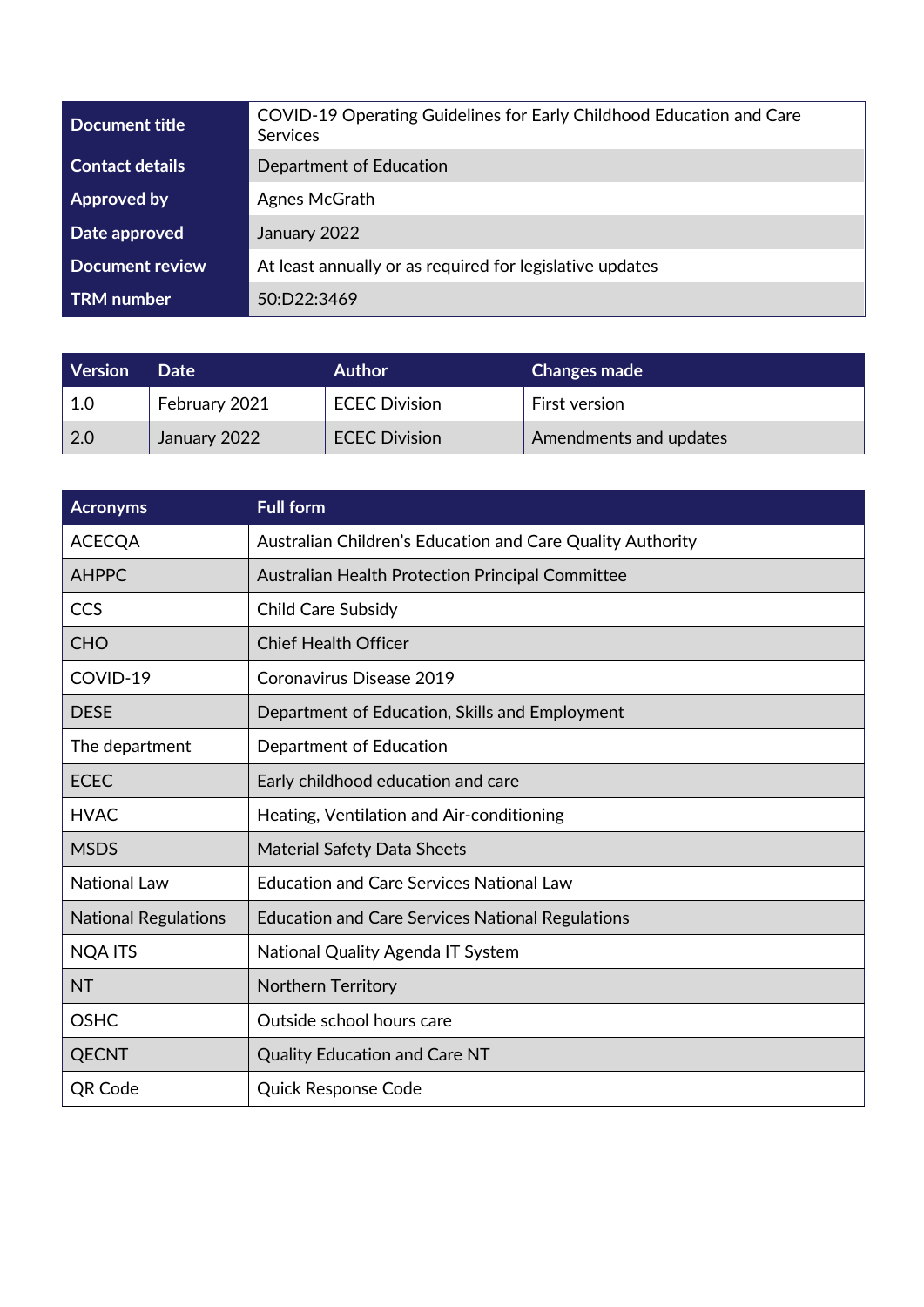# **Contents**

| 2. National Framework for Managing COVID-19 in Schools and Early Childhood Education and Care  4   |  |
|----------------------------------------------------------------------------------------------------|--|
|                                                                                                    |  |
|                                                                                                    |  |
|                                                                                                    |  |
|                                                                                                    |  |
|                                                                                                    |  |
|                                                                                                    |  |
|                                                                                                    |  |
|                                                                                                    |  |
|                                                                                                    |  |
|                                                                                                    |  |
|                                                                                                    |  |
|                                                                                                    |  |
|                                                                                                    |  |
|                                                                                                    |  |
|                                                                                                    |  |
|                                                                                                    |  |
|                                                                                                    |  |
|                                                                                                    |  |
|                                                                                                    |  |
|                                                                                                    |  |
|                                                                                                    |  |
|                                                                                                    |  |
|                                                                                                    |  |
|                                                                                                    |  |
|                                                                                                    |  |
|                                                                                                    |  |
|                                                                                                    |  |
|                                                                                                    |  |
| 9.1. Australian Government, Department of Education, Skills and Employment COVID-19 Information 13 |  |
|                                                                                                    |  |
|                                                                                                    |  |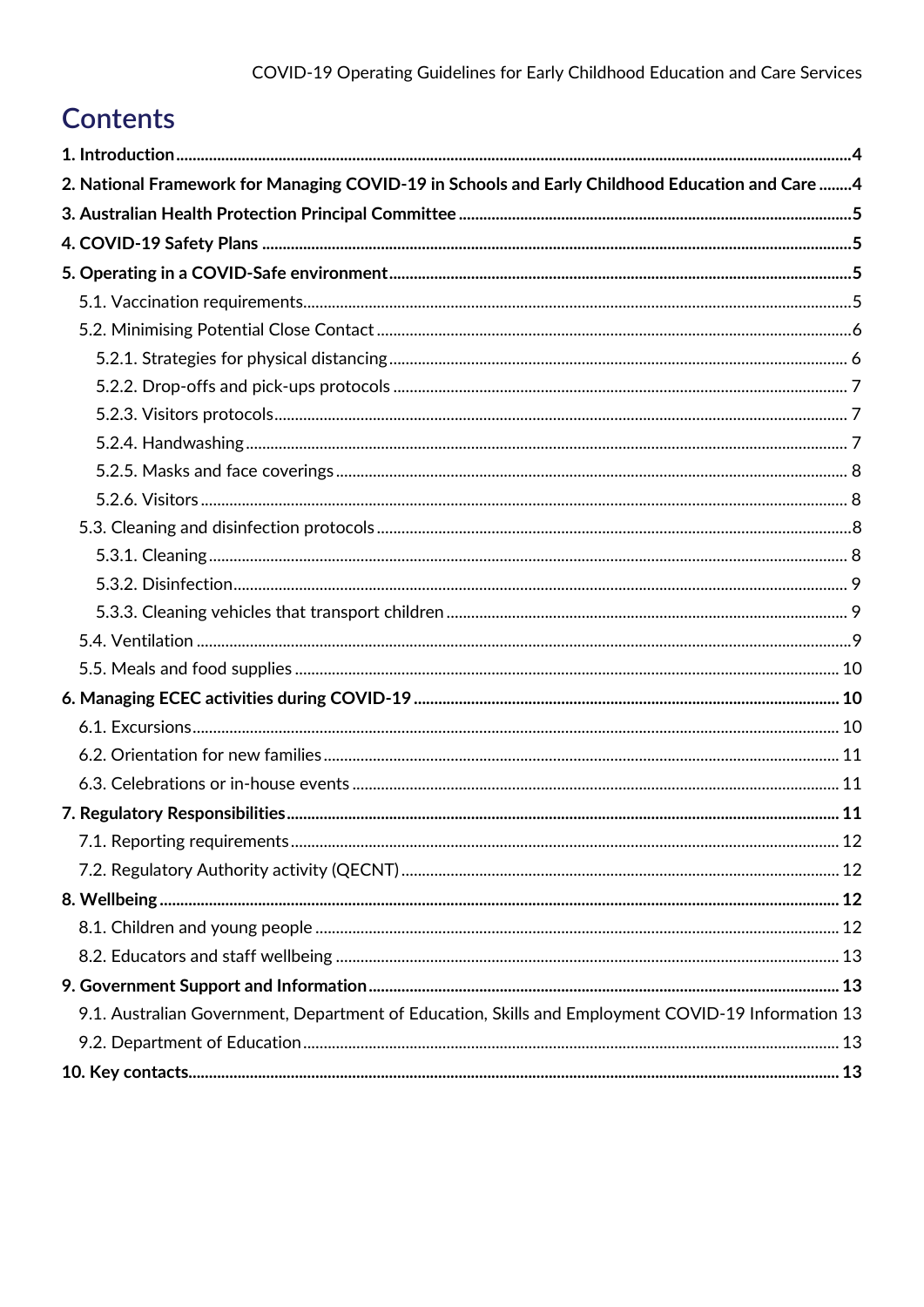# <span id="page-3-0"></span>**1. Introduction**

These guidelines aim to provide advice to support NT ECEC services in:

- complying with legislative directions from the CHO, including having a COVID management plan; and
- implementing best practice hygiene measures to ensure ECEC services operate in a safe manner during 'COVID normal' circumstances.

The COVID-19 pandemic will continue to evolve with ongoing outbreaks and clusters requiring additional levels of response and advice provided may change as the event progresses.

ECEC services operating on a school or shared site should communicate with the school principal or other person in charge and coordinate activities and responses in accordance with the school's plan and these ECEC guidelines.

The department will work to support ECEC services by coordinating and responding to health advice; providing additional resources and materials; establishing systematic responses where needed; and supporting service autonomy and decision-making.

This guidance is meant to supplement, not replace, any CHO Directions. The regulatory requirements of the National Law and National Regulations continue to apply.

# <span id="page-3-1"></span>**2. National Framework for Managing COVID-19 in Schools and Early Childhood Education and Care**

In January 2022, National Cabinet agreed to the National Framework for Managing COVID-19 in Schools [and Early Childhood Education and Care.](https://www.dese.gov.au/covid-19/announcements/national-framework-managing-covid19)

The NT supports the national framework with schools and ECEC services considered an essential service and should remain open wherever possible.

The objectives of this framework are to:

- protect vulnerable children and staff at higher risk of severe disease within schools, including those with disability or severe chronic health conditions
- minimise disruption to face-to-face learning from COVID-19 transmission in schools, because of the mental and physical health, and social development advantages from school participation
- minimise broader community transmission and contain it within the capacity of the health system
- minimise the broader workforce disruptions for parents and carers.

The principles in this framework recognise that different education settings are affected differently by COVID-19.

Principle 1 – ECEC services and schools are essential and should be the first to open and last to close wherever possible in outbreak situations, with face-to-face learning prioritised

Principle 2 - Baseline public health measures continue to apply

Principle 3 - No vulnerable child or child of an essential worker is turned away

Principle 4 - Responses to be proportionate and health risk-based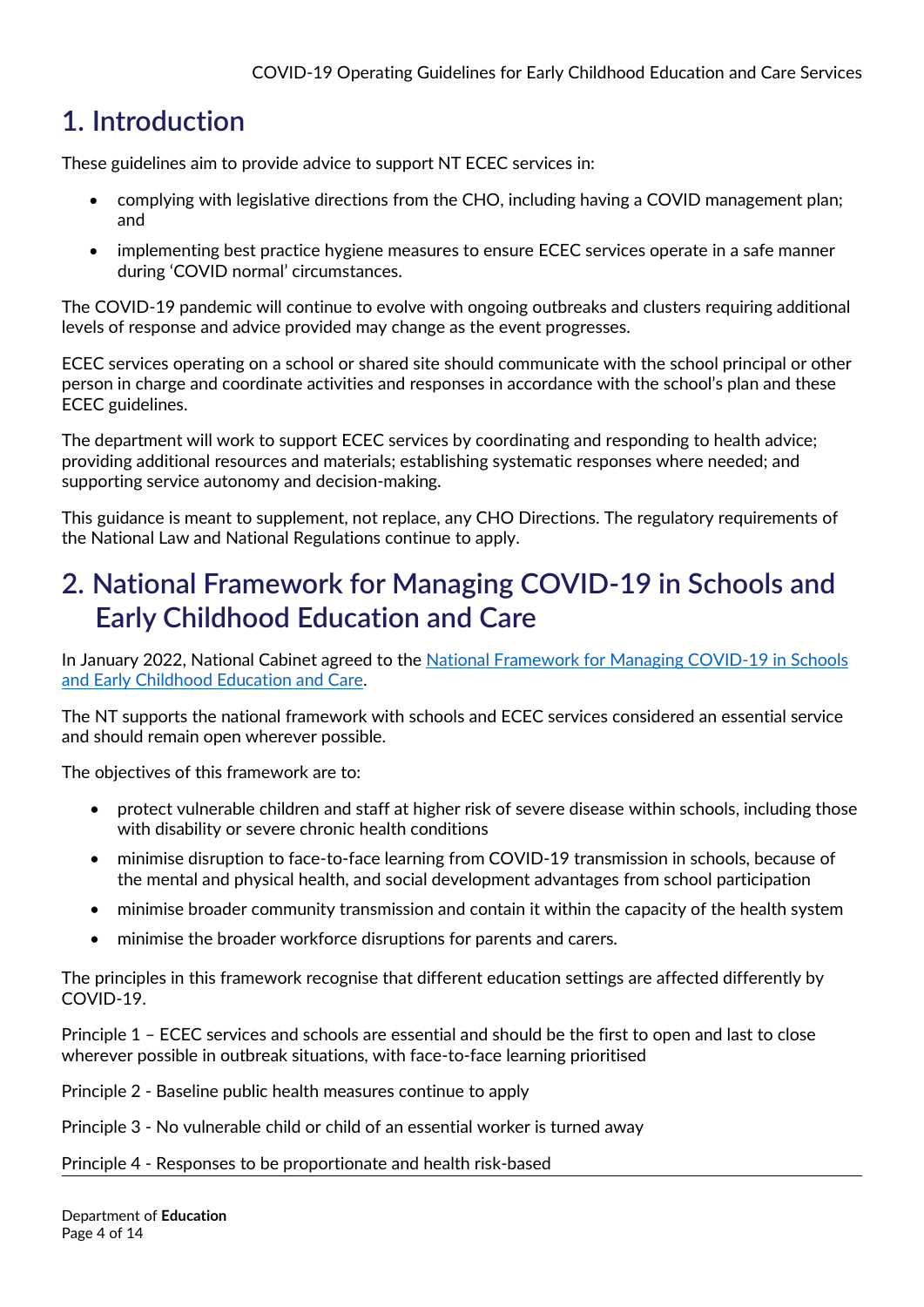Principle 5 – Equip ECEC services and schools to respond on the basis of public health advice and with support from public health authorities where required

Principle 6 - Wellbeing of children and education staff to be supported

The department is using this framework as well as guidance from the [Australian Health Protection Principal](https://www.health.gov.au/news/australian-health-protection-principal-committee-ahppc-statement-on-covid-19-schools-and-early-childhood-education-and-care)  [Committee \(AHPPC\)](https://www.health.gov.au/news/australian-health-protection-principal-committee-ahppc-statement-on-covid-19-schools-and-early-childhood-education-and-care) to prepare for continued operation of NT schools through the COVID-19 pandemic.

# <span id="page-4-0"></span>**3. Australian Health Protection Principal Committee**

The AHPPC's position is that schools and education and care settings are essential services and should open and remain open whenever possible. Families are encouraged to continue sending their children to ECEC services as per CHO Directions. Alternative care arrangements should be considered for children who are highly vulnerable to adverse outcomes if infected with COVID-19. The AHPPC recommends parents seek medical advice for these children as a precaution.

The goal for ECEC services is to reduce transmission for the entire service community, protect the unimmunised children and maintain the ability for the service to remain open. The AHPPC's latest statement identifies 3 specific principles that apply to minimise disease in ECEC settings:

- 1. reducing opportunities for introduction of the virus to schools
- 2. reducing transmission of the virus if it is introduced
- 3. early use of containment measures if spread occurs.

For more information on these principles go to the [AHPPC statement on COVID-19, schools and early](https://www.health.gov.au/news/australian-health-protection-principal-committee-ahppc-statement-on-covid-19-schools-and-early-childhood-education-and-care)  [childhood education and care | Australian Government Department of Health.](https://www.health.gov.au/news/australian-health-protection-principal-committee-ahppc-statement-on-covid-19-schools-and-early-childhood-education-and-care)

# <span id="page-4-1"></span>**4. COVID-19 Safety Plans**

All NT businesses must develop and have an approved COVID-19 Safety Plan in place in line with the CHO's Direction (No.35) 2021. This guidance is designed to assist ECEC services to develop the safe hygiene practices within their plan given the high risk associated with ECEC settings.

Services and providers must ensure they are up to date with all NT CHO Directions and are implementing these practices through their nominated COVID-19 safety supervisor and approved COVID-19 management plan.

For more information on preparing a COVID-19 management plan, go to How to lodge COVID-19 Safety [Plan.](https://coronavirus.nt.gov.au/business-and-work/business#/how_to_lodge_a_covid19_safety_plan)

# <span id="page-4-2"></span>**5. Operating in a COVID-Safe environment**

## <span id="page-4-3"></span>**5.1. Vaccination requirements**

It is mandatory in the NT that all adults working at an ECEC service must be vaccinated in accordance with CHO requirements or have a valid medical exemption, and their vaccination status sighted and recorded on a log. This includes:

- all staff working on site
- all volunteers working on site
- all contractors, maintenance staff, cleaners and all other workers who are on site.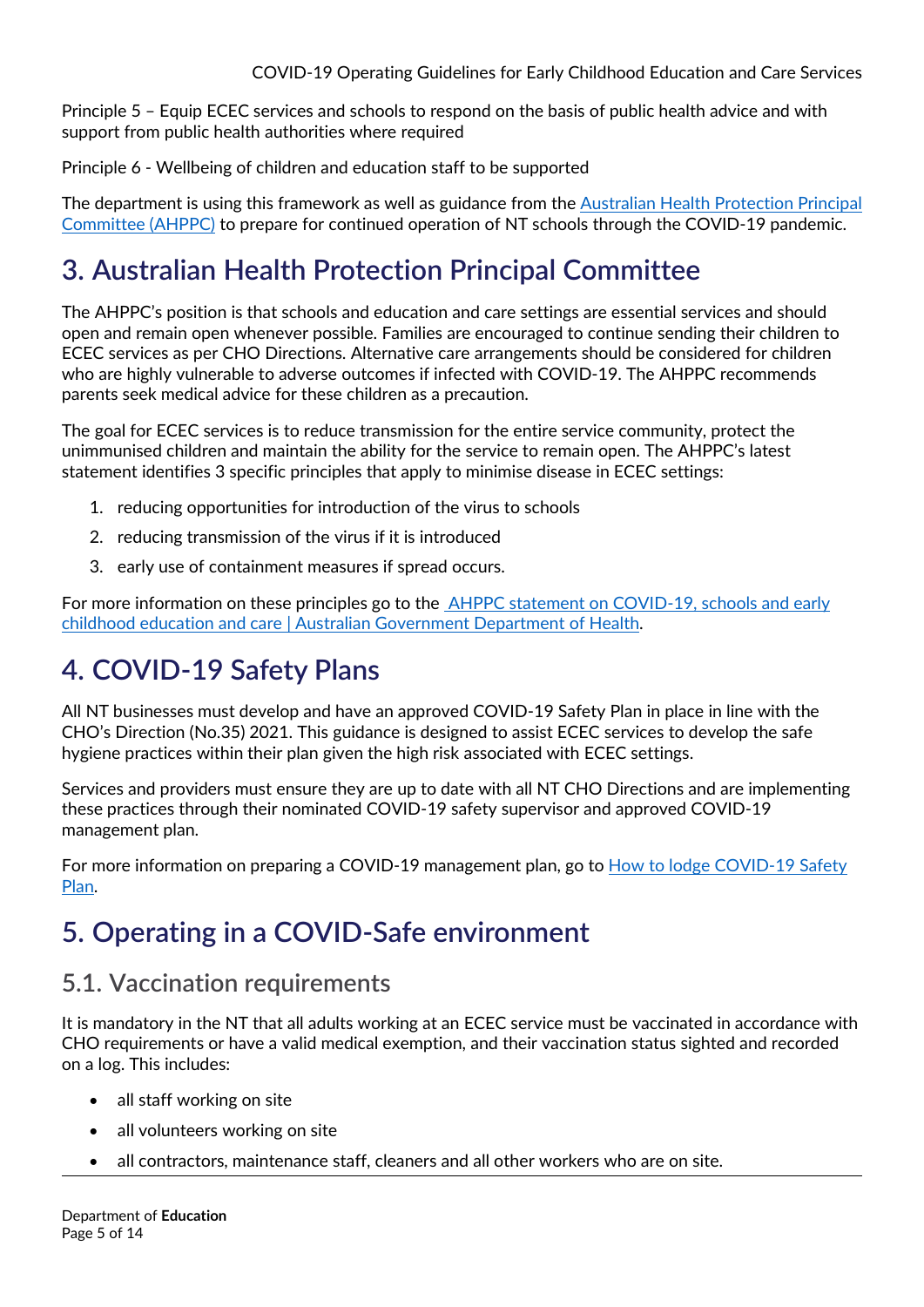The following people may request evidence of vaccination status:

- the worker's employer
- the occupier of the worker's place of work
- a police officer
- an authorised person (under the NT *Public Health Act 2011*)

Medical contraindication:

- An exemption is available for staff who are unable to be vaccinated due to a medical contraindication to the COVID-19 vaccine. A medical contraindication prevents people from receiving a vaccine, as it may increase their chances of a serious adverse event.
- CHO Directions specify an Australian Government issued certificate is the only acceptable evidence that certifies that a worker has permanent contraindication to all approved vaccines.
- Services should update their Dealing with Infectious Diseases policy and procedures to include how they will respond to staff with medical contraindications. This may include conducting a risk assessment to ensure the health and safety of the staff member concerned and others on site.

From the beginning of 2022 all children aged 5 and over are permitted to be vaccinated. It is not a mandate for children to be vaccinated however it is encouraged.

Services can access the most up-to-date advice on vaccinations from the following links on the Coronavirus (COVID-19) websit[e: Mandatory vaccinations | Coronavirus \(COVID-19\) \(nt.gov.au\)](https://coronavirus.nt.gov.au/business-and-work/mandatory-vaccinations) and [Frequently asked questions | Coronavirus \(COVID-19\).](https://coronavirus.nt.gov.au/stay-safe/booking-your-covid-19-vaccine/frequently-asked-questions#/are_the_covid19_vaccines_safe)

#### <span id="page-5-0"></span>**5.2. Minimising Potential Close Contact**

During periods of COVID-19 community transmission, services should consider their programming and, wherever possible, ensure that staff and children do not spend 4 continuous hours or more in close contact indoors with each other. Maintaining regular access to outdoor spaces should reduce indoor time to less than 4 continuous hours.

#### <span id="page-5-1"></span>**5.2.1. Strategies for physical distancing**

The risk of transmission of COVID-19 can be reduced through physical distancing among staff members, children and visitors to service premises. The AHPPC advises adults to practice physical distancing when interacting with other adults in areas such as staff rooms and when picking up or dropping off children.

The below measures should be carried out to support physical distancing within services and reduce the risk of transmission:

- Ensure physical distancing between adults of 1.5m, wherever possible.
- Adults who have an exemption for wearing a face mask and not directly involved in educating and caring for children, should practice physical distancing wherever possible.
- Children do not need to practice physical distancing, however, where feasible, distancing strategies should be implemented. These could include:
	- $\circ$  maximising the distance between groups of children and establishing groups of children into 'bubbles', and/or grouping siblings where appropriate (this will also assist educators and other adults to maintain their distance from each other)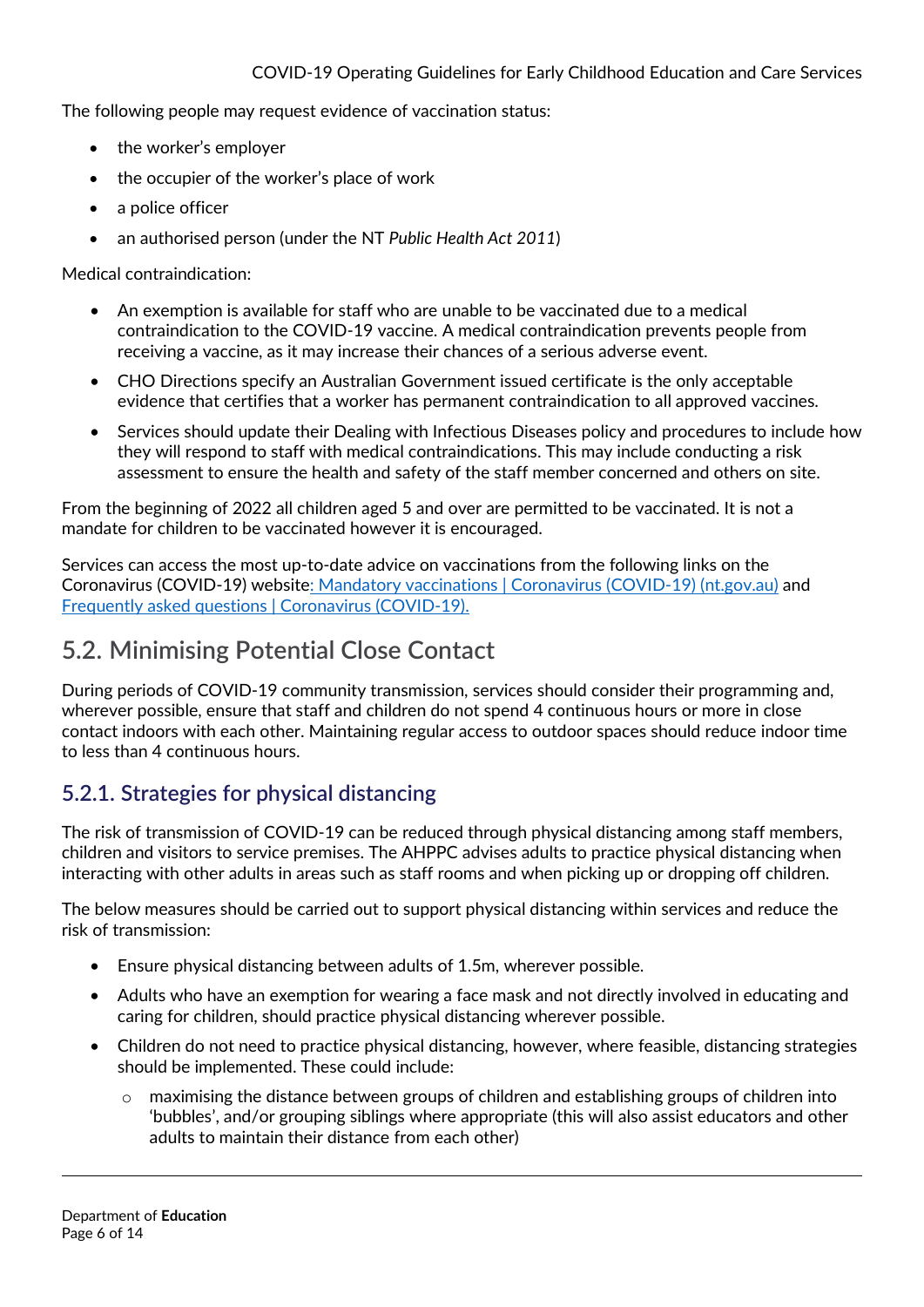- o sleeping children at least 1.5 metres apart or head to toe
- o avoiding any non-essential activities that involve close personal contact
- o moving lessons and activities outdoors and encouraging appropriate outdoor programs to support distancing while considering sun safe practices.
- Prioritising contact, where possible, to limit the number of staff who come in contact with each other, such as keeping people together in groups and having each group stay together throughout an entire day.

Further information can be found here: [Physical distancing | Safe Work Australia \(swa.gov.au\).](https://covid19.swa.gov.au/covid-19-information-workplaces/industry-information/general-industry-information/physical)

#### <span id="page-6-0"></span>**5.2.2. Drop-offs and pick-ups protocols**

Delivery and collection periods should be arranged in a way that minimises the need for direct contact with others. Reducing direct contact will help minimise the risk of COVID-19 transmission. This may be managed in many ways, including:

- implementing systems to limit the time parents physically spend within the service, such as having conversations via telephone or video if a conversation with a parent is likely to take more than 15 minutes
- arranging for an educator to collect children from parents from outside the service and sign the children in and out of the service in accordance with regulation  $158(1)(c)(i)(ii)$  of the National Regulations.

Individual services should evaluate what is most appropriate for their children and families. Whatever strategies are put in place, services are encouraged to ensure collaborative partnerships with families are maintained while ensuring that access is provided to the service as required by regulation 157.

#### <span id="page-6-1"></span>**5.2.3. Visitors protocols**

Services may wish to consider the following as strategies to minimise infection risks:

- Exclude non-essential visitors from attending service premises.
- Exclude parents, carers, children and visitors with symptoms of COVID-19 from entering service premises.
- Workers supporting the infrastructure development and maintenance of services must be vaccinated. This may include contractors, general assistants, and other support staff.

**Note**: Authorised Officers are permitted to enter service premises at any time when exercising any powers under the National Law and National Regulations. It is a requirement of the Northern Territory Government that Authorised Officers be up to date with COVID-19 vaccinations.

#### **5.3. Personal hygiene practices.**

#### <span id="page-6-2"></span>**5.3.1. Handwashing**

Hand hygiene is crucial in reducing transmission of infections and the regularity of this practice is encouraged.

Services are to ensure that all hand washing stations are well stocked with hand soap and paper towels or hand dryers, and hand sanitiser is provided at key points such as entry and exit points.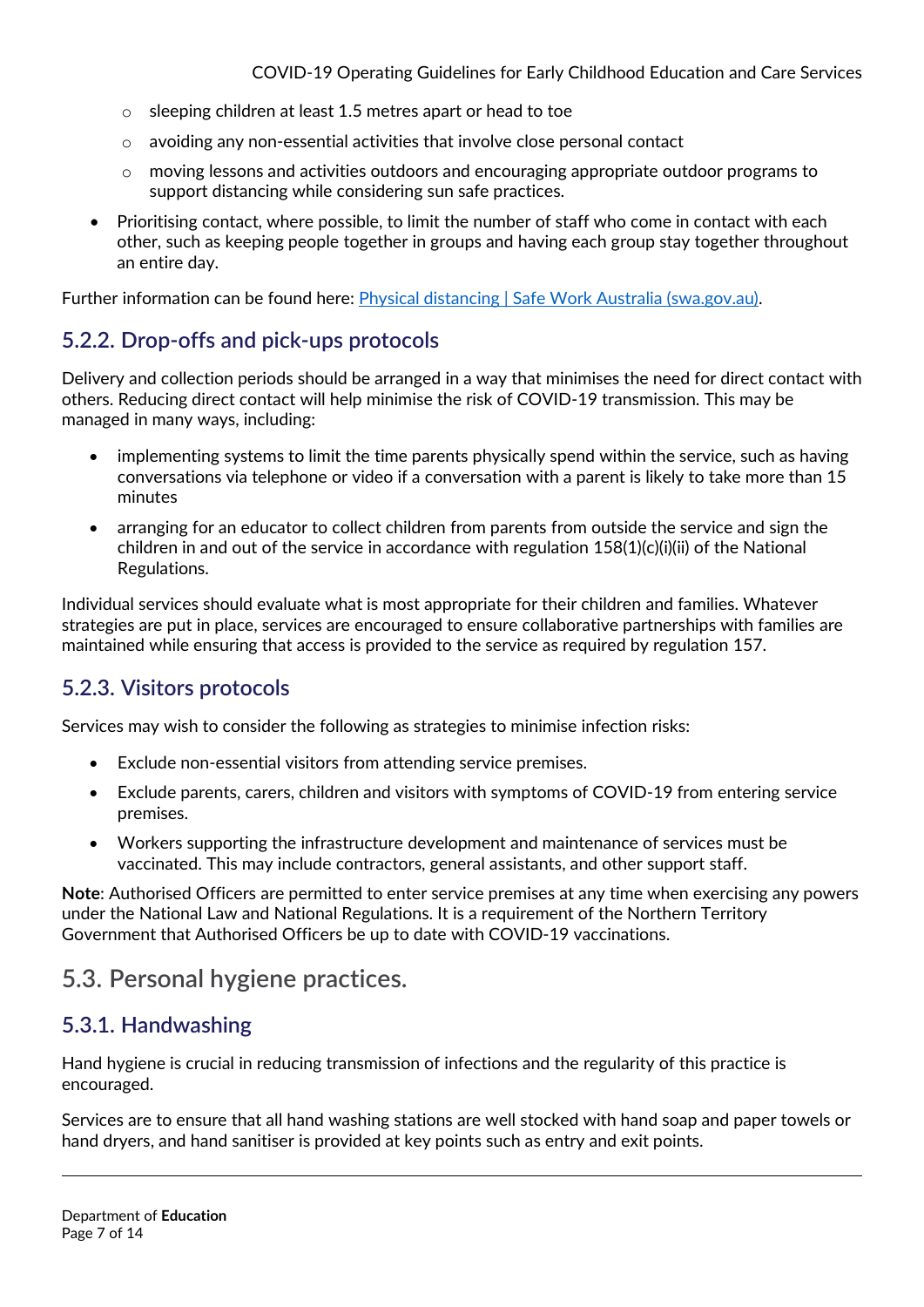For more information go to [Protect yourself and others from COVID-19 | Australian Government](https://www.health.gov.au/health-alerts/covid-19/protect-yourself-and-others#hygiene)  [Department of Health.](https://www.health.gov.au/health-alerts/covid-19/protect-yourself-and-others#hygiene)

#### <span id="page-7-0"></span>**5.3.2. Masks and face coverings**

Mask wearing and face coverings when in place, must follow the CHO Directions. The provision of masks is a personal responsibility.

When in place, the CHO Directions exempt certain people from wearing face masks in certain circumstances. These exemptions may include:

- children under 12 years of age
- a teacher, educator or childcare worker in a school or childcare facility who is undertaking teaching or child care activities unless;
	- $\circ$  they are a close contact who has however returned a negative rapid antigen test result. As an essential worker they can attend their suitable place of work as per CHO Directions
- when eating or drinking.

Although it is not mandatory for small children to wear a mask, a child over the age of 2 years may choose to wear one. Children under the age of 2 years should not wear a mask.

#### <span id="page-7-1"></span>**5.3.3. Visitors**

Services should consider ways to minimise the number of visitors to their premises, to ensure hygiene practices can continue to be successfully applied.

Other measures which should be implemented by services include ensuring that visitors:

- do not attend a service if they are unwell
- wash or sanitise hands on entry, after contact with high-touch surfaces, after coughing or sneezing and after using the bathroom
- cough or sneeze into a tissue or the inside of their elbow
- avoid the use of any water bubblers except to fill up their own personal water bottle (BYO water bottles should be encouraged)
- follow measures to maintain a physical distance of 1.5m, as far as is reasonably practicable.

## <span id="page-7-2"></span>**5.4. Cleaning and disinfection protocols**

#### <span id="page-7-3"></span>**5.4.1. Cleaning**

COVID-safe routine cleaning involves continuous and daily end-of-day cleaning, with a focus on cleaning high-touch surfaces.

The frequency of cleaning of all functional areas and elements is increased to daily, including but not limited to:

- mopping of hard floors
- vacuuming of soft floors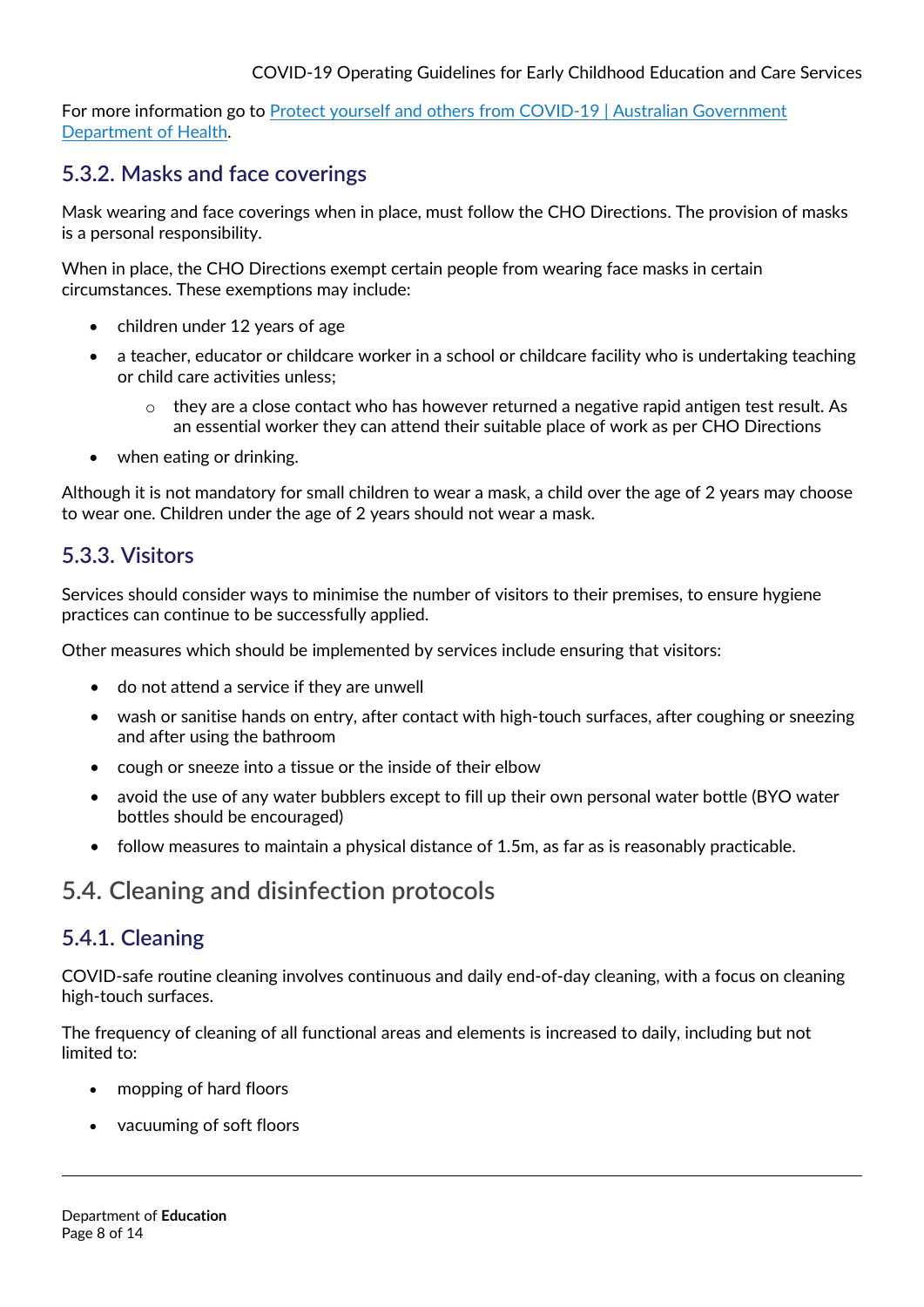• detailed clean and disinfection of all high touch surfaces including bathrooms, eating areas, play gyms, tables, doorknobs, tables and chairs.

Additionally, it is recommended that services ensure that all high-touch services are regularly cleaned throughout the day

#### <span id="page-8-0"></span>**5.4.2. Disinfection**

A disinfection process uses a chemical that kills or inactivates virtually all germs to a level that the spread of disease from one person to another is unlikely.

Services can access additional information about disinfectant use from the following the National Health and Medical Research Council - Staying Healthy guidelines [ch55-staying-healthy.pdf \(nhmrc.gov.au\)](https://www.nhmrc.gov.au/sites/default/files/documents/reports/clinical%20guidelines/ch55-staying-healthy.pdf)

#### <span id="page-8-1"></span>**5.4.3. Cleaning vehicles that transport children**

Services that operate or transport children in vehicles must ensure effective cleaning of these vehicles to minimise cross-infection. Services must implement enhanced cleaning protocols to ensure that, at minimum, vehicles are cleaned daily, in the same manner as the service cleans its high-touch services on its premises.

#### <span id="page-8-2"></span>**5.5. Ventilation**

Regulation 110 of the National Regulations requires indoor spaces of ECEC services to be well ventilated. Adequate ventilation is a strategy for managing the risk of COVID-19 transmission in services

Increasing air ventilation and using outdoor spaces where possible is an important strategy in reducing the risk of aerosol transmission by increasing circulation of outdoor air.

Strategies to improve ventilation and reduce the risk of transmission in indoor areas include:

- reducing the number of people in an indoor space at any one time by separating children into groups and encouraging them to use different areas of the service premises
- the introduction of air purification which may assist in reducing risk in areas with poor ventilation
- reducing the length of time that children spend indoors all together
- using outdoor settings wherever possible when providing education and care, ensuring that all sun safe practices are adhered to
- scheduling group times (including group singing or chanting) to occur in outdoor spaces or in a wellventilated, indoor area
- ventilating indoor space by keeping doors and windows open while considering the risk of vectorborn disease and air pollution
- aiming a fan towards the ceiling while windows and doors are open to circulate fresh air
- avoiding directing fans towards children's faces, aim them continuously towards the ceiling or floor.
- ensuring exhaust fans are operational, if fitted
- supporting staff to take breaks and eat lunch outside if possible
- switching air handling units with central recirculation to 100% outdoor air.

For services that cannot modify the ventilation or choose an outdoor location: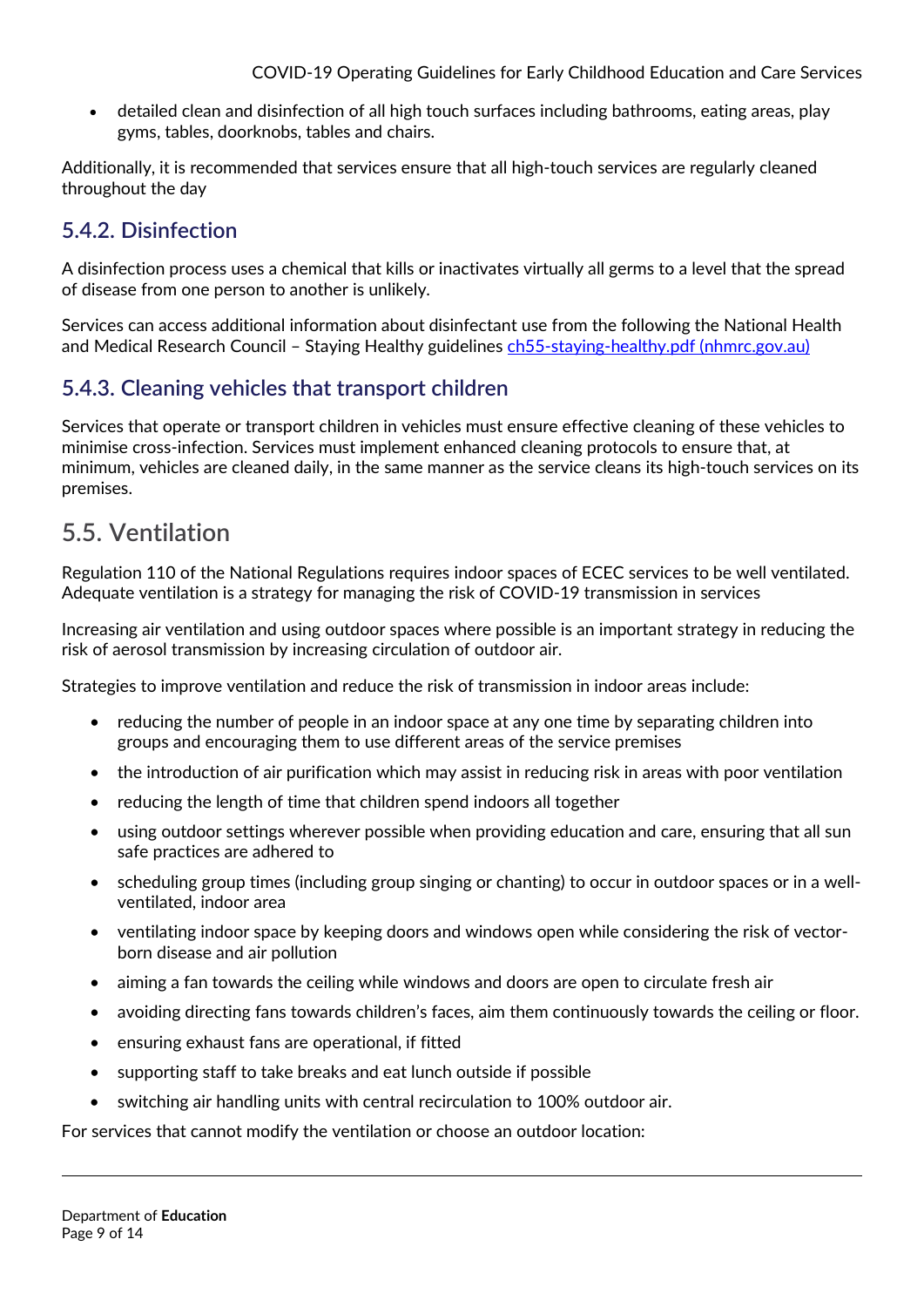- regularly inspect, maintain, and clean HVAC equipment
- avoid using only recirculated air in HVAC equipment and increase the outside air intake where possible
- where relevant, disable ventilation controls with automated settings that reduce air supply based on temperature or occupancy

OSHC services located on school sites should discuss the school's ventilation plan with the principal. Currently, all fixed plant school air-conditioning systems in NT Government schools meet or exceed relevant Australian Standards for fresh air intake and circulation. As an additional measure, air conditioning contractors have been employed to adjust existing fixed plant school air-conditioning systems to enable maximised air flow.

If the service needs to be relocated within the school site, the OSHC service must make a notification to QECNT via NQA ITS (see Regulatory requirements section below).

## <span id="page-9-0"></span>**5.6. Meals and food supplies**

To help reduce the risk of transmission during mealtimes, services should serve food in a well-ventilated area and spread out seating so that children have adequate spacing at tables. Educators are encouraged to sit with children and supervise to ensure children do not share food.

Should a service choose to accept food and resources from parents, they should adhere to the following guidelines:

Precooked food may only be supplied to the child of the parent who has supplied that food. For example, it is acceptable for a parent to supply precooked food in their child's lunch box for their own child's consumption. Services may however wish to adopt their own rules regarding the supply of precooked foods for celebratory events like birthdays.

As registered food businesses, it is recommended that services work with Environmental Health (within the NT Government Department of Health) to ensure they understand their responsibilities regarding food provision at the service during this time. Contact details for Environmental Health are located in the key contacts section at the end of these guidelines.

# <span id="page-9-1"></span>**6. Managing ECEC activities during COVID-19**

## <span id="page-9-2"></span>**6.1. Excursions**

Current NT Government health advice allows for excursions where enhanced risk assessments are completed for all proposed excursions.

COVID-19 considerations are to form part of the excursion risk assessment and mitigation strategies put in place, for example, taking children in smaller groups and/or spending less time in one location. The excursion should not proceed if identified risks cannot be appropriately mitigated.

Check in with the proposed locations prior to the excursion and examine their COVID-19 management plans. Adhere to any additional requirements of the venues in addition to regulatory requirements.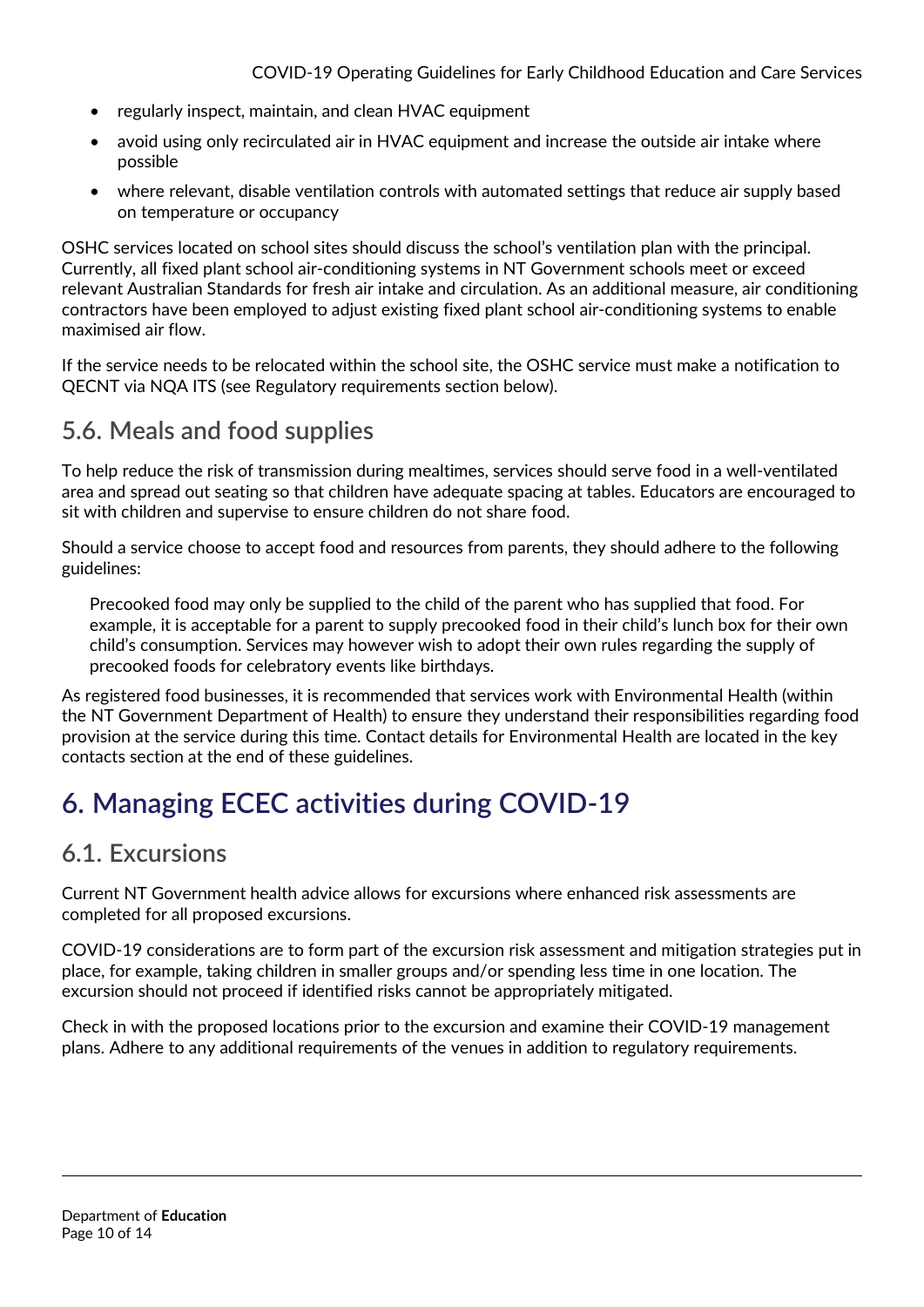# <span id="page-10-0"></span>**6.2. Orientation for new families**

Services will need to ensure that they follow current CHO Directions relating to external visitors when planning their orientation approach. A service's policies and procedures should also be updated to reflect COVID-19 considerations.

For orientation visits to take place within a service, the following requirements should be considered:

- having adequate contact details for any child or family member in attendance at the visit
- sign in external visitor book
- follow current CHO Directions in regard to wearing a mask and maintain physical distancing
- undertaking a risk assessment for any child with additional learning, support or health care needs in discussion with their parent or carer
- confirming that all attendees including parents and carers, children and staff are well and free of any COVID-19 symptoms
- promoting good hand hygiene practices and making sure that all hand washing stations are well stocked with hand soap and paper towels or hand dryers, and have hand sanitiser at key points around the service such as entry and exit points
- implementing cleaning protocols for any shared items or high-touch surfaces used during the orientation.

When orientation visits are unable to take place within the service such as during periods of high community transmission or during an outbreak, the service may consider:

- providing information or orientation sessions as a combined online and face to face approach or online using available technology
- rescheduling the visit, or providing an option to meet in the outdoor environment or outside of regular service hours to minimise risk to educators, children and families.

## <span id="page-10-1"></span>**6.3. Celebrations or in-house events**

Celebrations and in-house events may proceed where COVID-safe measures are in place such as:

- only utilising outdoor spaces
- limiting the number of participants to ensure physical distancing is possible
- promoting hygiene practices to every visitor, including hand washing and mask wearing if required
- enhancing cleaning measures after visitors leave the service (refer to cleaning and disinfection section).

It is recommended that services check the [Coronavirus Guidelines for Events and Gatherings](https://coronavirus.nt.gov.au/business-and-work/business/guidelines-for-events-and-gatherings%23/more_than_500_people#/outside_a_major_population_centre) website for current requirements prior to your event.

# <span id="page-10-2"></span>**7. Regulatory Responsibilities**

Approved providers and services are required to continue to operate in accordance with the National Quality Framework. This includes all regulatory requirements contained in the National Law and National Regulations.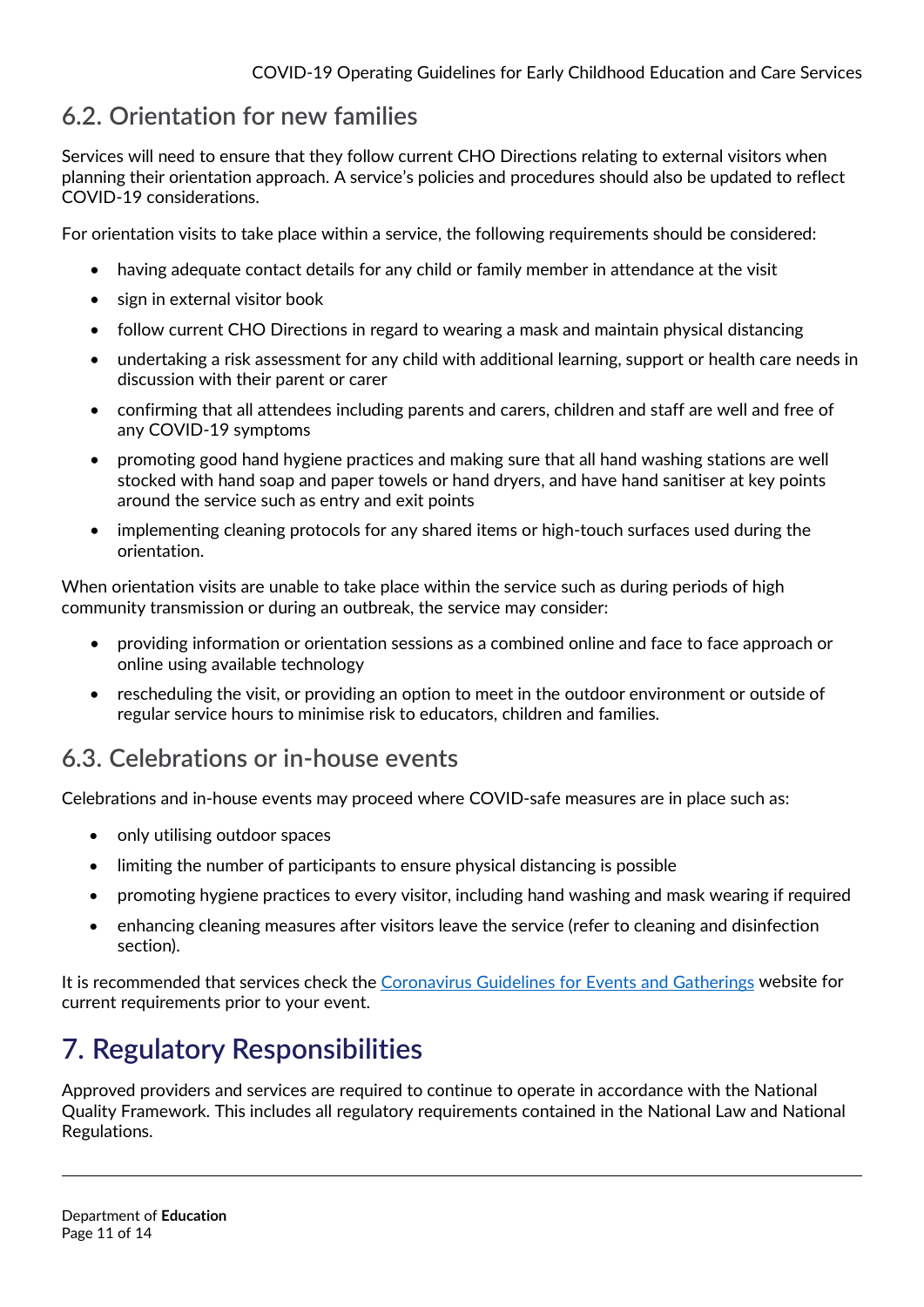## <span id="page-11-0"></span>**7.1. Reporting requirements**

All approved providers and services must continue to notify QECNT of all incidents and complaints in accordance with the National Quality Framework.

In the first instance, services must submit notifications through the [National Quality Agenda \(NQA\) IT](https://www.acecqa.gov.au/resources/national-quality-agenda-it-system)  [Service portal,](https://www.acecqa.gov.au/resources/national-quality-agenda-it-system) or contact QECNT on (08) 8999 3561 if assistance from an Authorised Officer is required.

For technical assistance, contact the NQA ITS Helpdesk at [nqaits@acecqa.gov.au](mailto:nqaits@acecqa.gov.au) or on 1300 667 319.

In addition to the usual matters which services are required to notify QECNT, services are encouraged to provide notification of any COVID-19 related absences that affect the service's ability to maintain service provision.

# <span id="page-11-1"></span>**7.2. Regulatory Authority activity (QECNT)**

QECNT will continue to monitor the advice from the Australian Government and the NT Health regarding COVID-19.

Assessment and rating visits will continue to be conducted ensuring QECNT officers adhere to any health advice and departmental COVID-19 management responsibilities. Authorised Officers will contact services if they are scheduled for an assessment and rating visit in accordance with standard practice.

QECNT will continue with compliance and monitoring activities during the COVID-19 pandemic. Alternative options for compliance and monitoring activities may be pursued during periods of high community transmission, outbreaks or when there are restrictions on travel, particularly to remote communities.

# <span id="page-11-2"></span>**8. Wellbeing**

## <span id="page-11-3"></span>**8.1. Children and young people**

Navigating changing routines and interactions with family, friends and school can cause children increased anxiety. It is therefore important to ensure that children's wellbeing is nurtured and their concerns addressed. Children might be experiencing:

- anxiety, worry, upset or anger
- difficulty getting to sleep
- headaches and sore tummies
- a stronger need for connection and want more reassurance and cuddles.

The approach that children need, and have a right, to be kept informed provides opportunities for them to participate in decisions that affect their lives. When doing this, ensure to communicate at their appropriate level considering each child's unique situation.

For more information go to:

- Early Childhood Australia: [COVID-19 resources for early childhood services and families Early](http://www.earlychildhoodaustralia.org.au/media/covid-19-resources-early-childhood-services-families/)  [Childhood Australia](http://www.earlychildhoodaustralia.org.au/media/covid-19-resources-early-childhood-services-families/)
- Centre for Community Child Health: [Centre for Community Child Health : COVID-19 and Kids](https://www.rch.org.au/ccch/covid-19/?utm_source=Facebook&utm_medium=Social+Media#supporting-schools-and-early-childhood-education-and-care)  [Resource Hub \(rch.org.au\)](https://www.rch.org.au/ccch/covid-19/?utm_source=Facebook&utm_medium=Social+Media#supporting-schools-and-early-childhood-education-and-care)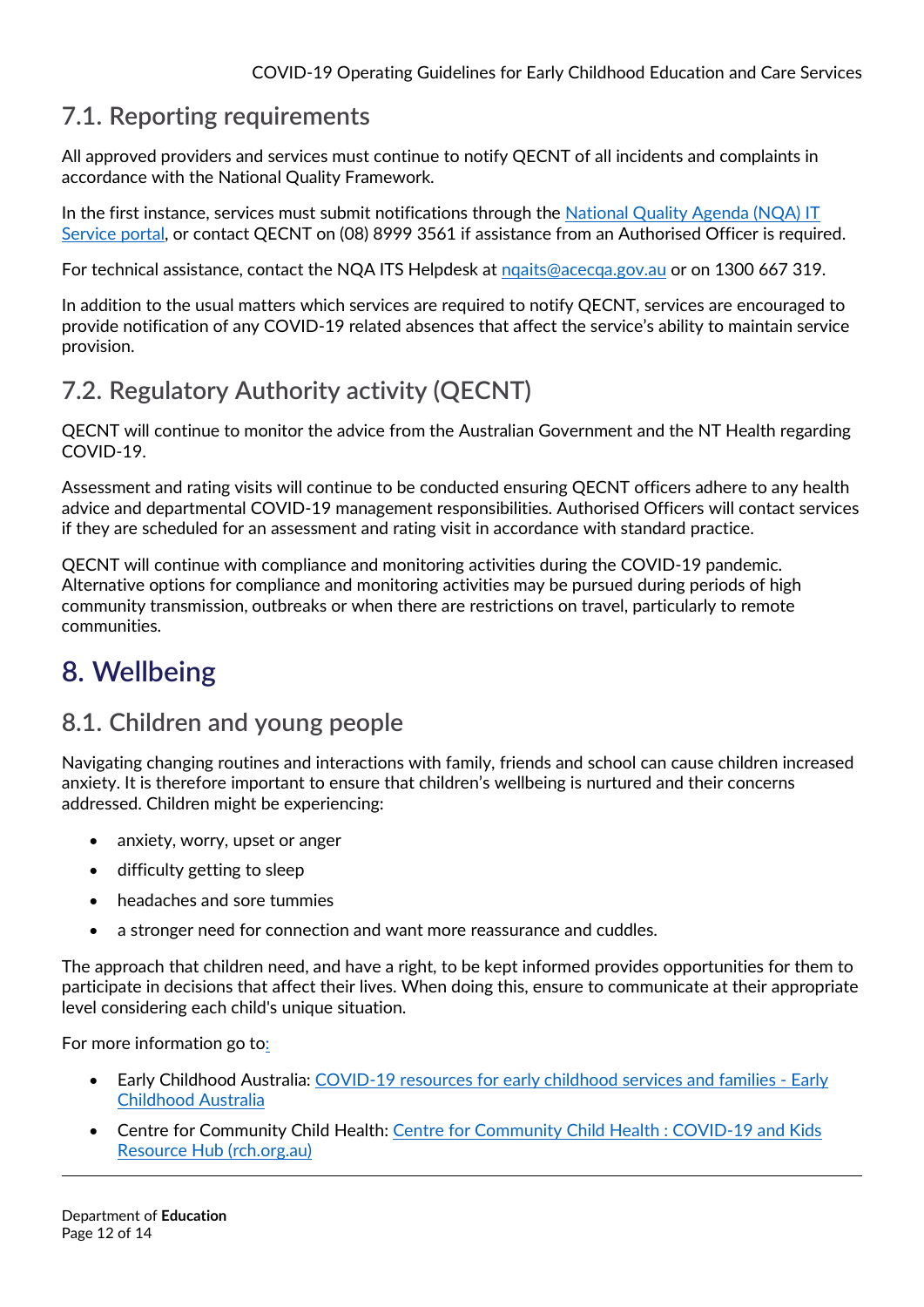- Child Trends: [Resources for Supporting Children's Emotional Well-being during the COVID-19](https://www.childtrends.org/publications/resources-for-supporting-childrens-emotional-well-being-during-the-covid-19-pandemic)  [Pandemic - Child Trends](https://www.childtrends.org/publications/resources-for-supporting-childrens-emotional-well-being-during-the-covid-19-pandemic)
- Raising Children Network: [COVID-19: family guide | Raising Children Network](https://raisingchildren.net.au/guides/coronavirus-covid-19-guide)

## <span id="page-12-0"></span>**8.2. Educators and staff wellbeing**

Services should promote the safety and wellbeing of ECEC educators and staff by adopting a range of practices, including adjustments for vulnerable staff. Below are a few resources that services may wish to explore to assist their staff.

- ACECQA information sheet - [SupportingEducatorWellbeingInfosheet.pdf \(acecqa.gov.au\)](https://www.acecqa.gov.au/sites/default/files/2020-04/SupportingEducatorWellbeingInfosheet.pdf)
- eMHPrac (e-mental health in practice) fact sheet Managing Your Mental Health Online During [COVID-19 | eMHprac | E-Mental Health in Practice](https://www.emhprac.org.au/resource/managing-your-mental-health-online-during-covid-19/)
- Be you website Growing a mentally healthy generation - [Home Be You](https://beyou.edu.au/)

## <span id="page-12-1"></span>**9. Government Support and Information**

## <span id="page-12-2"></span>**9.1. Australian Government, Department of Education, Skills and Employment COVID-19 Information**

DESE implemented measures throughout 2020 and 2021 to help the ECEC sector manage the impact of the COVID-19 pandemic.

It is recommended that services review the [DESE](https://www.dese.gov.au/covid-19/childcare) website [\(https://www.dese.gov.au/covid-19/childcare\)](https://www.dese.gov.au/covid-19/childcare) in relation to the most up to date information for services.

The CCS Helpdesk is available to assist with information for services. Please email the CCS Helpdesk on [ccshelpdesk@dese.gov.au,](mailto:ccshelpdesk@dese.gov.au) send a query via an online form or call 1300 667 276 between 9.00 am and 5.00 pm (AEST) Monday to Friday.

## <span id="page-12-3"></span>**9.2. Department of Education**

The department will facilitate ECEC sector online engagement sessions as required to help connect the sector with support services and providing up to date information. QECNT will notify ECEC services of the times and frequency of these sessions.

The NT Early Childhood Services Subsidy for approved long day care and family day care services will continue in 2021-22 on the same basis as in previous years. For further information, please email ececgrantsubsidy.doe@nt.gov.au.

# <span id="page-12-4"></span>**10. Key contacts**

NT Regulatory Authority: Quality Education and Care NT

- Telephone: (08) 8999 3561
- Email: [qualityecnt.det@nt.gov.au](mailto:qualityecnt.det@nt.gov.au)

NT Early Childhood Services Subsidy

- Telephone: (08) 8901 1359
- Email: ececgrantsubsidy.doe@nt.gov.au